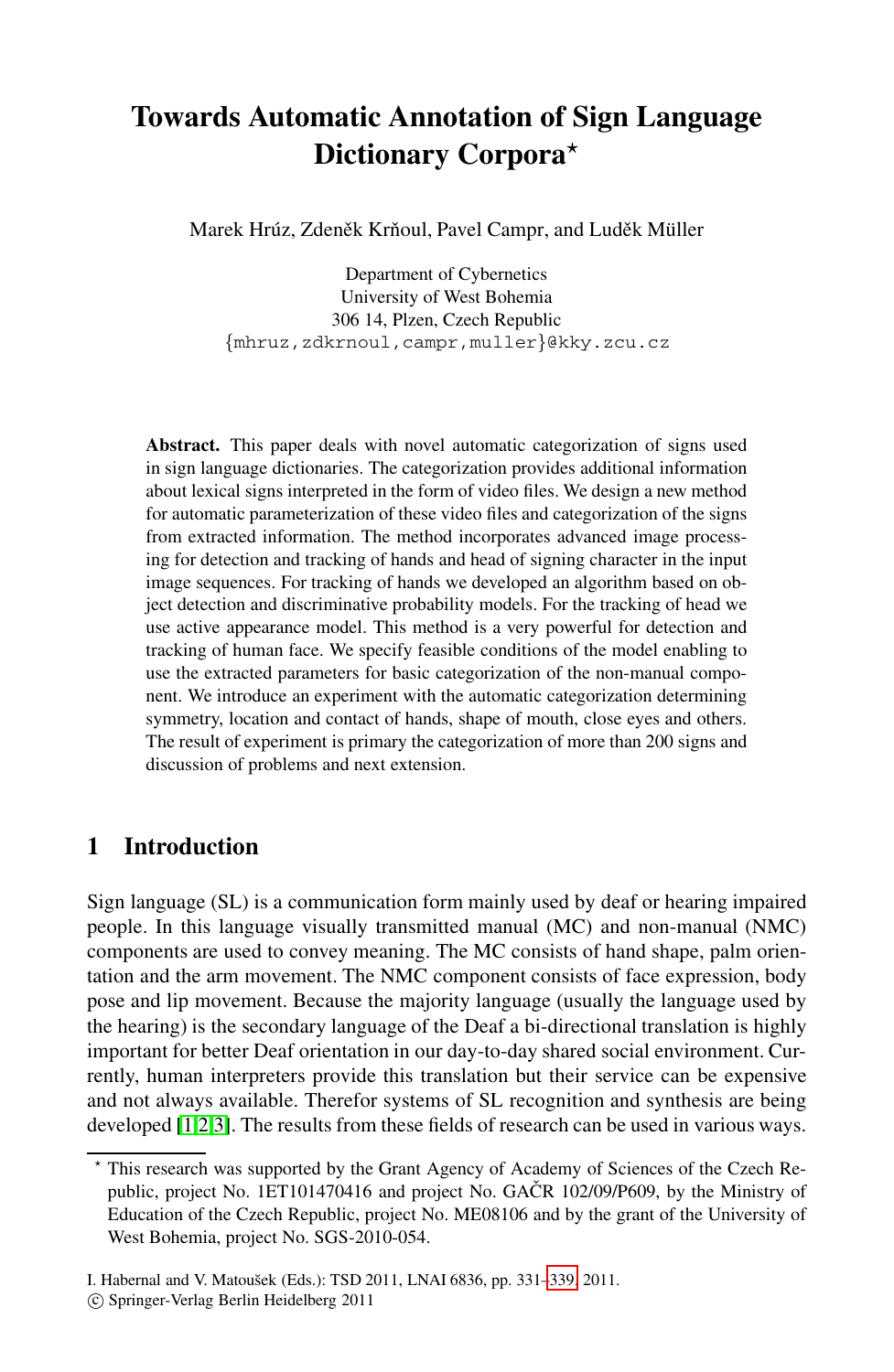Our goal is to use the recognized features for an automatic categorization of signs for the use in a SL dictionary. The proposed categorization algorithm considers sign categories corresponding to the entries in the symbolic notation HamNoSys (HNS) and SignWriting  $(SW)^1$  $(SW)^1$ . Symbolic notations are used to describe the sign. Usually these notations are created manually which is very time consuming. This process is influenced by the skills and experience of the human annotators. On the other hand automatic categorization of video files is deterministic provided the same input parameters. Also it fastens the work of human annotators who will only need to correct the mistakes of the automatic annotation. This annotation allows to search among the signs and enables the translation from SL to spoken language.

### **2 Related Work**

MC recognition is closely related to tracking. There are many methods that vary depending on the scenario. Sometimes markers or color cues are used to help the process. A good survey can be found in [\[4\]](#page-7-3). We also refer to [\[5\]](#page-7-4). Our approach is based on color segmentation and object detection and description. Similar approach can be found in [\[6\]](#page-7-5). In our work we experiment with linear dimension reduction methods to obtain better tracking results.

For NMC signal, there are generative parametric models commonly used to track and synthesize faces in images and video sequences. We can distinguish two types of automatic face tracking algorithms. The first type is feature-based, matching the local interest points between subsequent frames, such as a 3D pose tracker [\[7\]](#page-7-6) and 3D deformable face tracking [\[8\]](#page-8-1). The second type is appearance-based, using generative linear models of face appearance. There are Active Appearance Models (AAM) [\[9\]](#page-8-2) and 3D Morphable Models [\[10\]](#page-8-3).

AAM is a combined model of shape and texture. It ensures precise alignment, is very powerful and efficient to describe the movements in the face. The original proposal is used for identification of different faces as well as tracking [\[9\]](#page-8-2). Further improvements of AAM for local inter-frame appearance constraint optimization are integrated [\[11\]](#page-8-4). There are 3D AAM including 3D models to cover non-linear changes in the observed data. In most cases, the condition is pre-aligned data points arranged in the training images.

### **3 Data**

Data for our experiment are selected signs from the on-line dictionary [\[12\]](#page-8-5). The dataset consists of pairs of synchronized video files capturing one speaker from two different views in the same lighting conditions. The recordings of the first and second view are RGB color images in HD resolution, 25 frames per second with high-quality compression. The first view captures the entire body of the speaker and the second one is a detail of the face, see Fig. [1.](#page-2-0) Audio track is not included. Totally 213 signs (video files) are considered.

<span id="page-1-0"></span><sup>1</sup> www.sign-lang.uni-hamburg.de/projects/hamnosys.html, www.signwriting.org/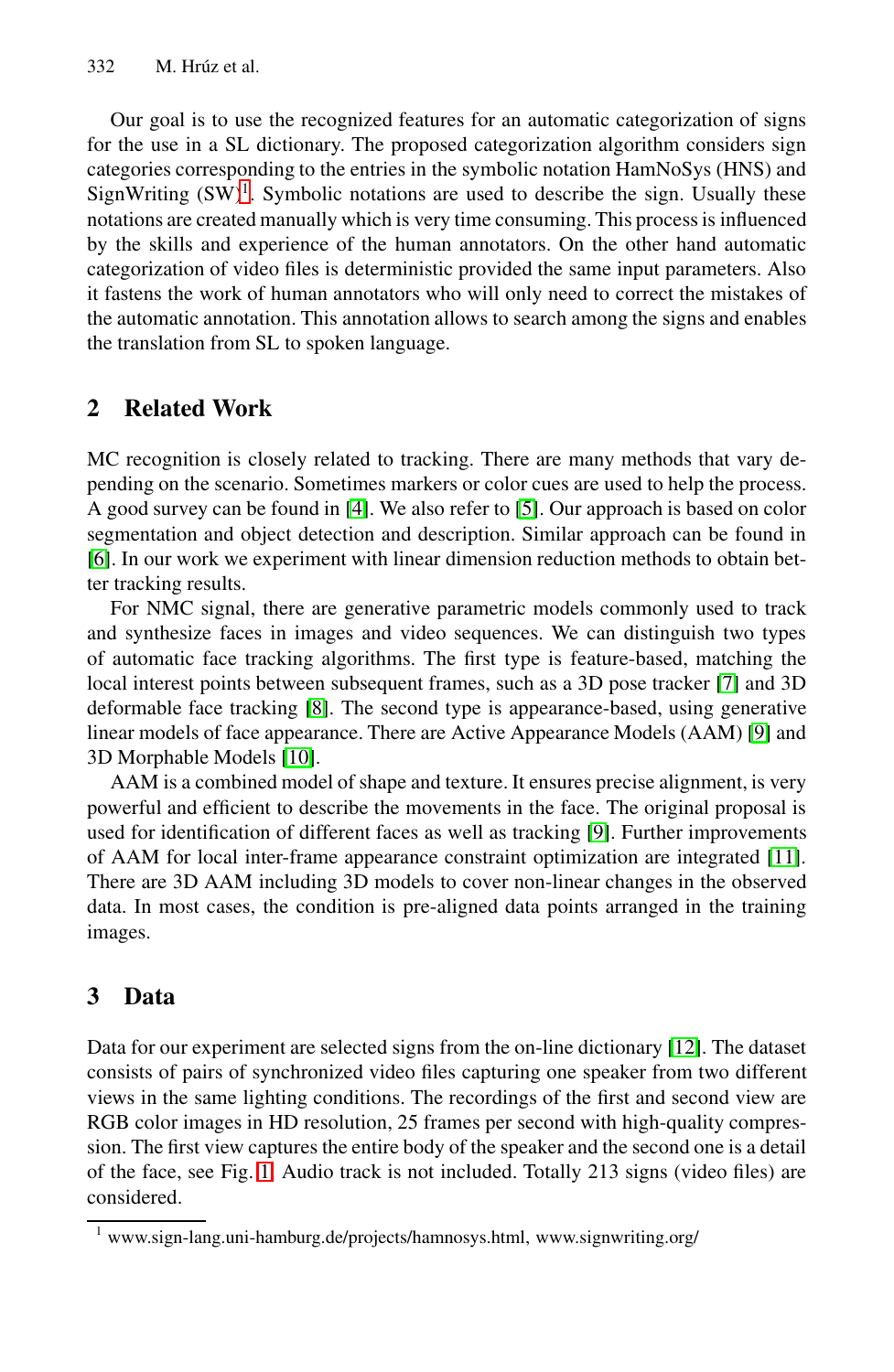

**Fig. 1.** Example of considered data. Left - manual component, right - non-manual component.

### <span id="page-2-0"></span>**4 Hand Tracking**

The hand tracking is based on skin color segmentation and object description. Because of the nature of our data we can assume constant lighting and environment conditions. This makes the problem of tracking much easier but one has to still account for the occlusions and self-occlusions occurring in SL (for example see [\[13,](#page-8-6)[14\]](#page-8-7)).

#### **4.1 Skin Color Segmentation**

Because we are working with data of a SL dictionary we can assume that there will be not many performers and the characteristics of the video data will be constant or at least piecewise constants. That is why we use a constant skin color model in a form of a look-up-table. There have been a lot of papers published in this field. The approaches usually differ in the color models used for skin color representation and a parametric or non-parametric description of the model. We work with the native RGB color space and a hybrid model which in the end yields a non-parametric model in the form of a look-up-table. We train a Gaussian Mixture Model (GMM) from examples of skin color manually selected from our database. We threshold and scale the probability of the model to obtain a  $256 \times 256 \times 256$  look-up-table with values from 0 to 255. We were inspired by the work [\[15\]](#page-8-8) which we refer to for further details.

### **4.2 Tracking**

In the scenario of SL movements tracking there are several objects of interest. The head that is usually static but changes a lot in the appearance. The hands that move rapidly, change the shape and orientation to the camera. We assume that the changes of the appearance occur slowly relatively to the camera frame rate. This should enable us to track the objects in a discriminative manner.

We define a tracker for each object we want to track. In our case there are three trackers. The tracker contains several discriminative models for object tracking. The number of models depends on the number of events we want to take into account. In our case there are 4 models. Model of non-occluded object, model of the change of state from non-occluded to occluded, model of occlusion and model of the change of state from occluded to non-occluded. This is due to big changes in the appearance of the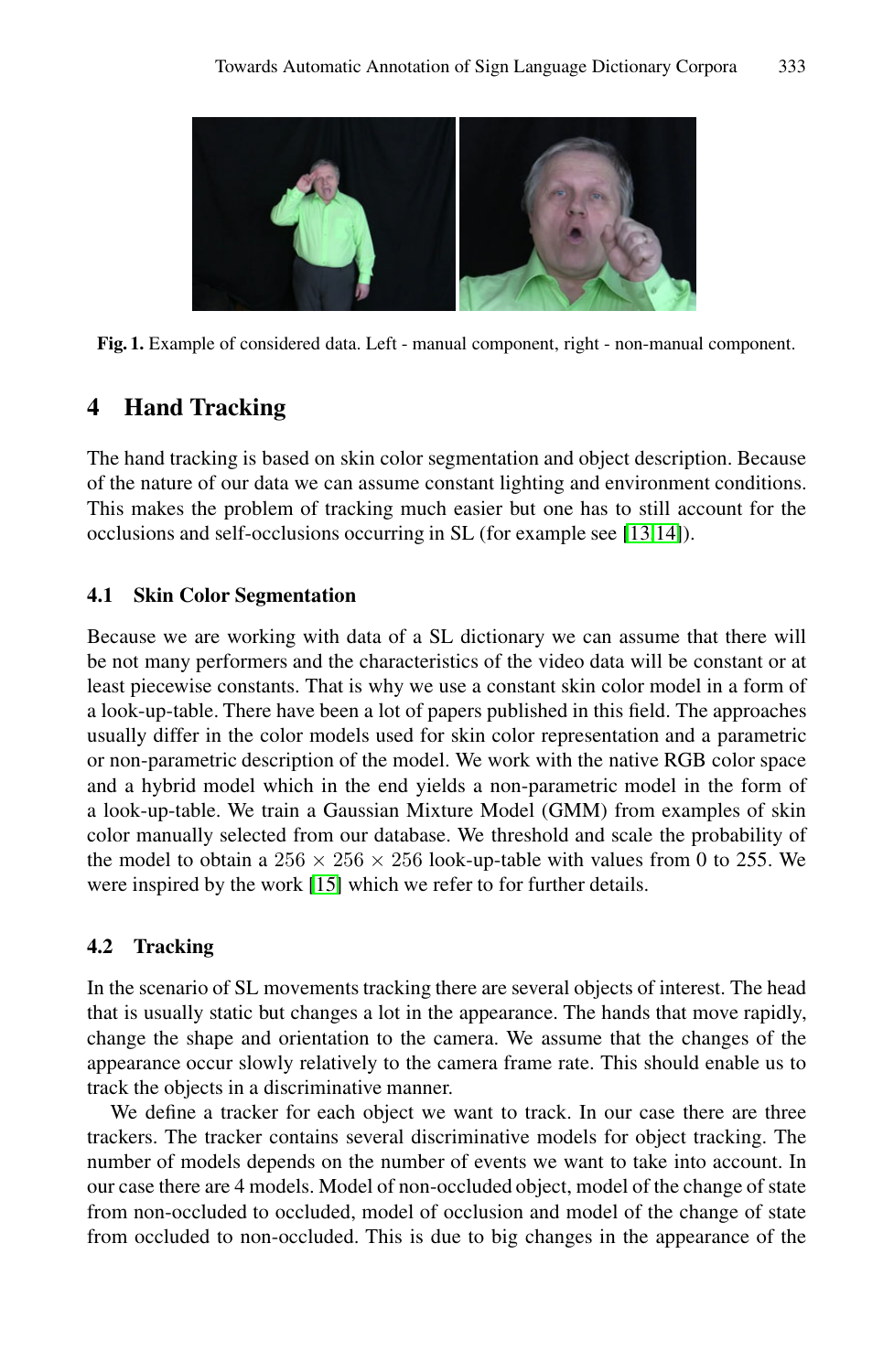objects when they travel from one state to the other. Each model is a 4 mixture GMM in a 5D space that is defined by the properties of the objects. In the first frame the trackers are initialized by the object lying in a predefined region based on the knowledge of the starting pose of a performer. In the next frame a new set of objects is detected. Each tracker compares every object with the identified object from the last frame via the discriminative probability model. The input vector for the model is a 5D vector of relative differences. Then the probability of this vector is the probability of the unknown object to be the tracked one. This probability will be noted as  $p_m(t_i|o_j)$ , where m is a specific model,  $t_i$  is the  $i^{th}$  tracker and  $o_j$  is the  $j^{th}$  object.

**Object Description.** In the last paragraph we mentioned a 5D vector of relative differences that is used for object comparison. The vector is obtained as follows:

- 1. Use skin color segmentation to obtain all possible body parts.
- 2. Eliminate all segments that do not fulfill the defined conditions (size, width/ height ratio)
- 3. For each object compute bounding box, Hu moments of the contour, area of the object and perimeter of the contour
- 4. From the information in point 3. compute for every tracker/object pair normalized correlation between object image and tracked object image, normalized distance between their contours (computed from Hu moments), relative difference between their bounding box areas, relative difference between their perimeters, relative difference between their areas, relative difference between their velocity and location

This procedure yields a 7D vector for each tracker/object pair. Next, we want to find a transformation that reduces the correlation between the features and possibly reduces the dimensionality of the model. We experimented with Principal Component Analysis (PCA), Independent Component Analysis (ICA), Linear Discriminant Analysis (LDA) and Heteroscedastic LDA (HLDA). These experiments are out of the scope of this paper but note that HLDA transformation into a 5D feature space resulted in the best performance.

**Configuration Determination.** Next, we want to determine which object belongs to which tracker. Let  $\mathcal{O} = \{o_i\}$ ,  $j = 1..N$  where N is the number of objects be a set of detected body parts. Let  $\mathcal{T} = \{t_i\}$ ,  $i = 1..3$  be a set of trackers. A configuration  $\mathcal{C}$  is a mapping  $\mathcal{T} \to \mathcal{O}$  that fully describes which tracker tracks which object. In SL scenario there exist 5 cases depicted in Figure [2](#page-4-0) that describe the mutual relation between body parts. Each case is conditioned by the number of body parts detected. This enables us to hypothesize only about the plausible configurations. The algorithm for configuration determination is as follows:

- 1. Based on the number of detected body parts select a  $C_k \in \mathcal{C}$  that fulfills the condition
- <span id="page-3-0"></span>2. Compute the log-likelihood of the selected configuration

$$
L_k = \sum_{i=1}^{3} \log p_m(t_i | C_k(t_i))
$$
 (1)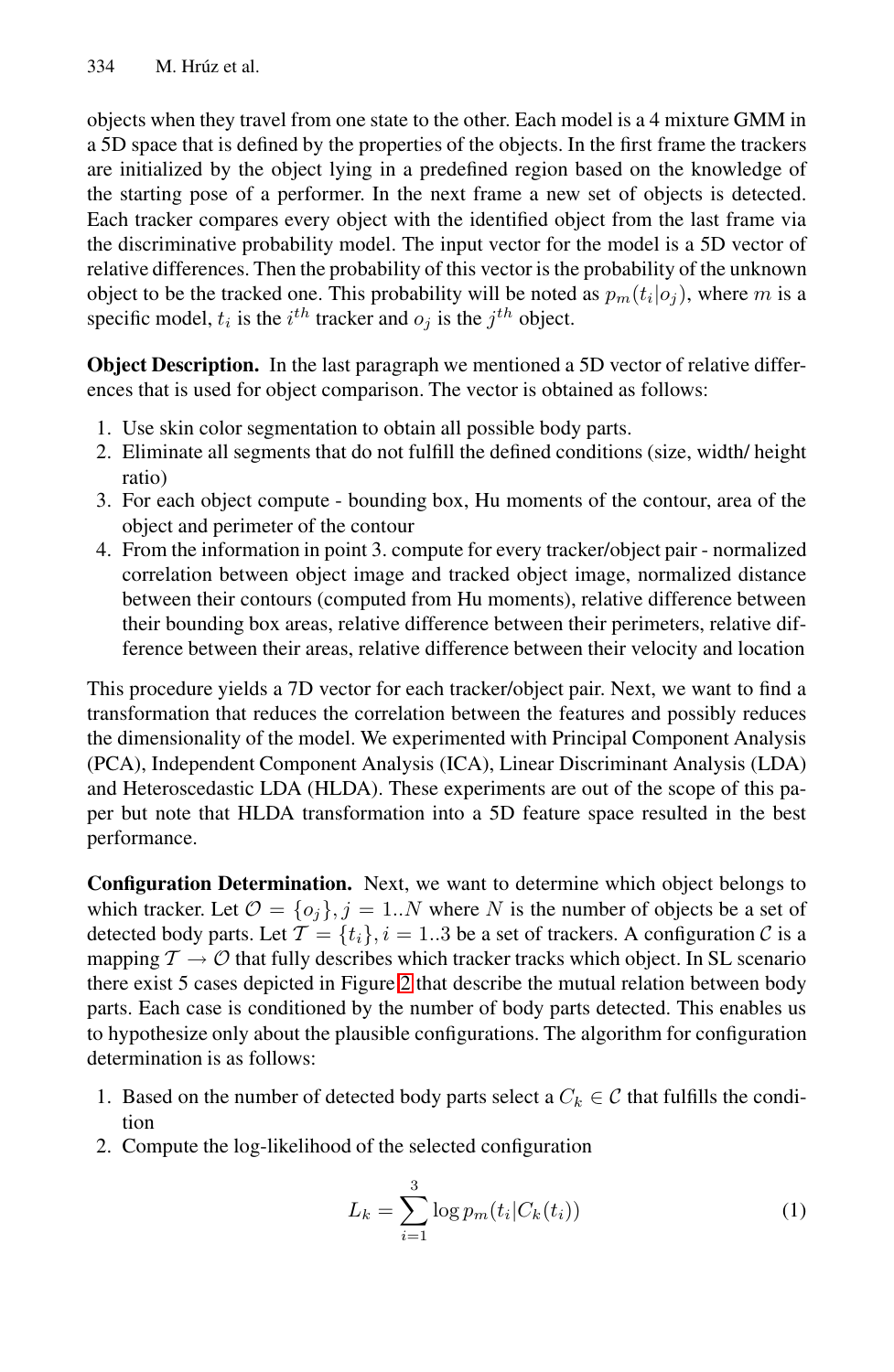

**Fig. 2.** Five possible cases of hand/head mutual relation. Note that several configurations may represent each case. This is due to the fact, that the case does not tell us which object is which.

- <span id="page-4-0"></span>3. If this is the maximum likelihood seen so far, store it as a new maximum
- 4. If there are no more configurations to test, select the  $C_k$  with maximum  $L_k$  as the recognized configuration, else go to point 1

In Eq. [1](#page-3-0) we have to select a proper model m to evaluate the probability. The model is determined by the configuration  $C_k$ . Based on the last known configuration we are able to tell from which state the individual objects travel to the hypothesized state defined by  $C_k$ . The model can be different for each tracker i.

#### <span id="page-4-2"></span>**5 Head Tracking**

The NMC integrates several face expressions, mouthing, 3D position of head. To ensure robust processing, we assume the multi-resolution combined active appearance model (AAM) [\[9\]](#page-8-2). The AAM traces the position and local shape of the face by a combination of two linear models for shape and texture.

The training set consists of 51 images selected from the dataset. The training set includes NMC of complex face gestures and head position. Naturally NMC involves 3 DOF for rotations (the x, y image axes and the z optical axis). Nevertheless, rotation around the image axes (pitch and yaw) has to be incorporated to the shape model because we consider 2D AAM. Rotation around the optical axis (roll) is described by the pose parameters and is not incorporated in the shape model. This is done by manual normalization of the training frames to get the outer lip and the eye corners horizontal. Thereafter the PCA produces the basic shape  $s_0$  plus linear combination of N shape eigenvectors s*i*:

<span id="page-4-3"></span>
$$
s = s_0 + \sum_{i=1}^{N} F_i s_i.
$$
 (2)

The first 9 principal components preserve 97.5% of variance. Illustration of the shape parameters  $F_1 \dots F_4$  is in Fig. [3.](#page-4-1)



<span id="page-4-1"></span>**Fig. 3.** First four modes of the shape model for *±*150% of standard deviation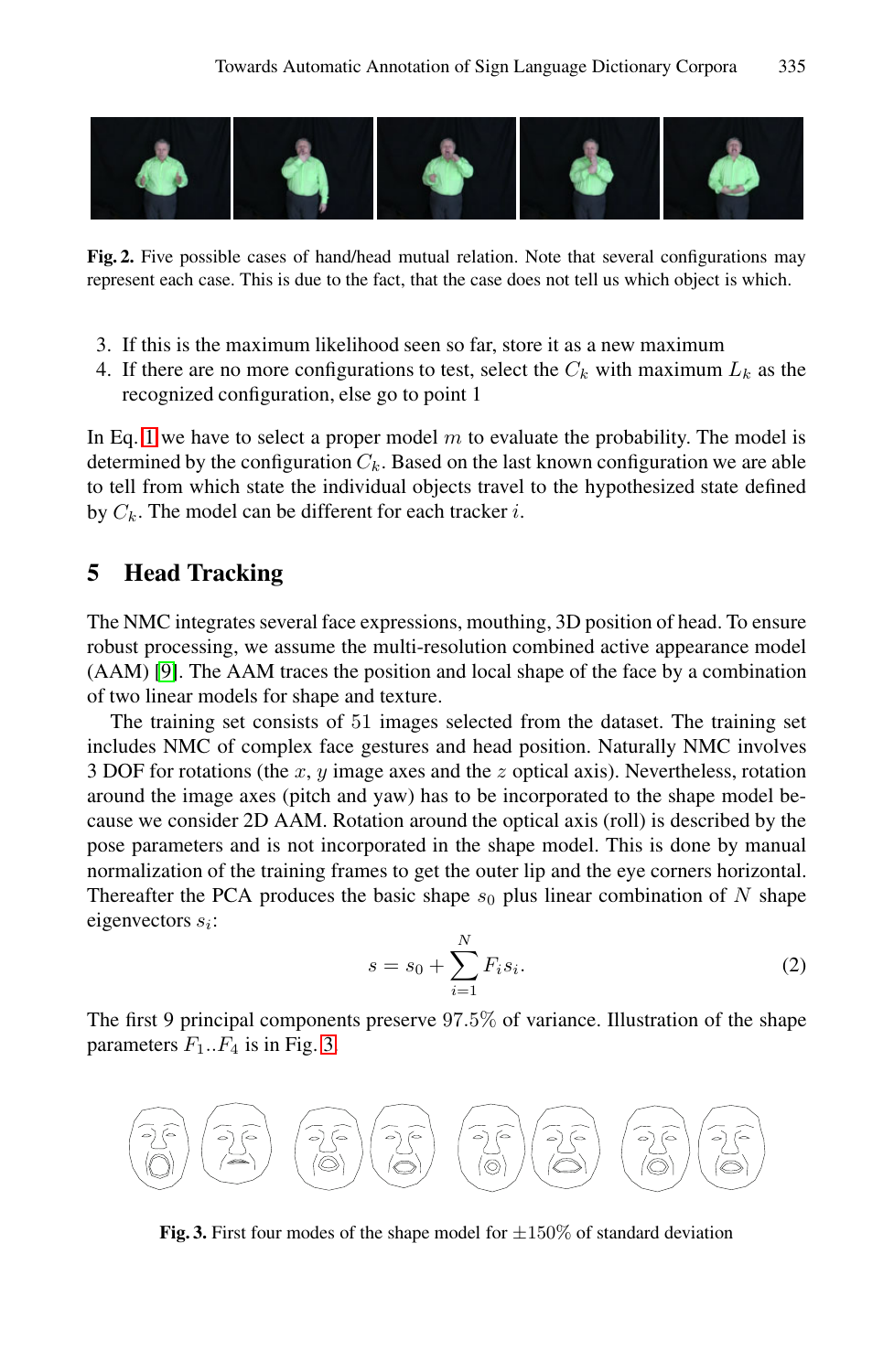

**Fig. 4.** Final fitting of AAM, from the left: fitted appearance of three consecutive input frames and incorrect tracking caused the occlusion

<span id="page-5-0"></span>The appearance of AAM is an image defined as the RGB intensity. The eigenvectors are obtained by second PCA on warped training images. 41 texture parameters describe 97.5% of variance. Finally, combined AAM operates with a single set of parameters  $c$ to get the best fit of the AAM in an input video frame. Vector  $c$  is obtained by another PCA computed from the appropriately weighted shape a texture parameters.

The illustration of head tracking is in Fig. [4.](#page-5-0) AAM is sensitive to the initial shape and can end in local minima. Therefore the searching algorithm requires initial localization of face in the first frame of each processed video file. The most likely area showing the speaker's face is detected via a tree-based 20x20 gentle adaboost frontal face detector [\[16\]](#page-8-9).

### **6 Experiment**

The aim of the experiment is to prove the potential of automatic categorization of lexical signs. In the experiments we make use of parameters from tracking. From the tracking of MC we have obtained a contour of hands and head. The values of the contour are in absolute image coordinates. That means that position is also encoded into the contours. From the tracking of NMC we have obtained the shape and texture parameters, Sec. [5.](#page-4-2) The categories for MC and NMC were chosen similar to the linguistic categories of signs. The linguists have not yet established a universal categorization of signs so we tried to choose more abstract categories. This approach will allow us to describe more detailed categories by combination.

**Categorization of Manual Component.** For this experiment we have chosen categories summarized in Table [1.](#page-5-1)

To determine the category of a sign we need to compute 2D trajectories of the centroids of the contours. Then the sum of variance of x and y components of the trajectory

| Hand movement | <b>Body</b> contact            | <b>Hand</b> location | Head                 |
|---------------|--------------------------------|----------------------|----------------------|
| one handed    | no contact                     | at waist             | mouth wide open      |
| two handed    | contact of head and right hand | at chest             | mouth wide closed    |
| symmetric     | contact of head and left hand  | at head              | lip pressed together |
| non-symmetric | contact of hands               | above head           | lip pucker           |
|               | contact of everything          |                      | closed eyes          |

<span id="page-5-1"></span>**Table 1.** The sign categories chosen for the experiment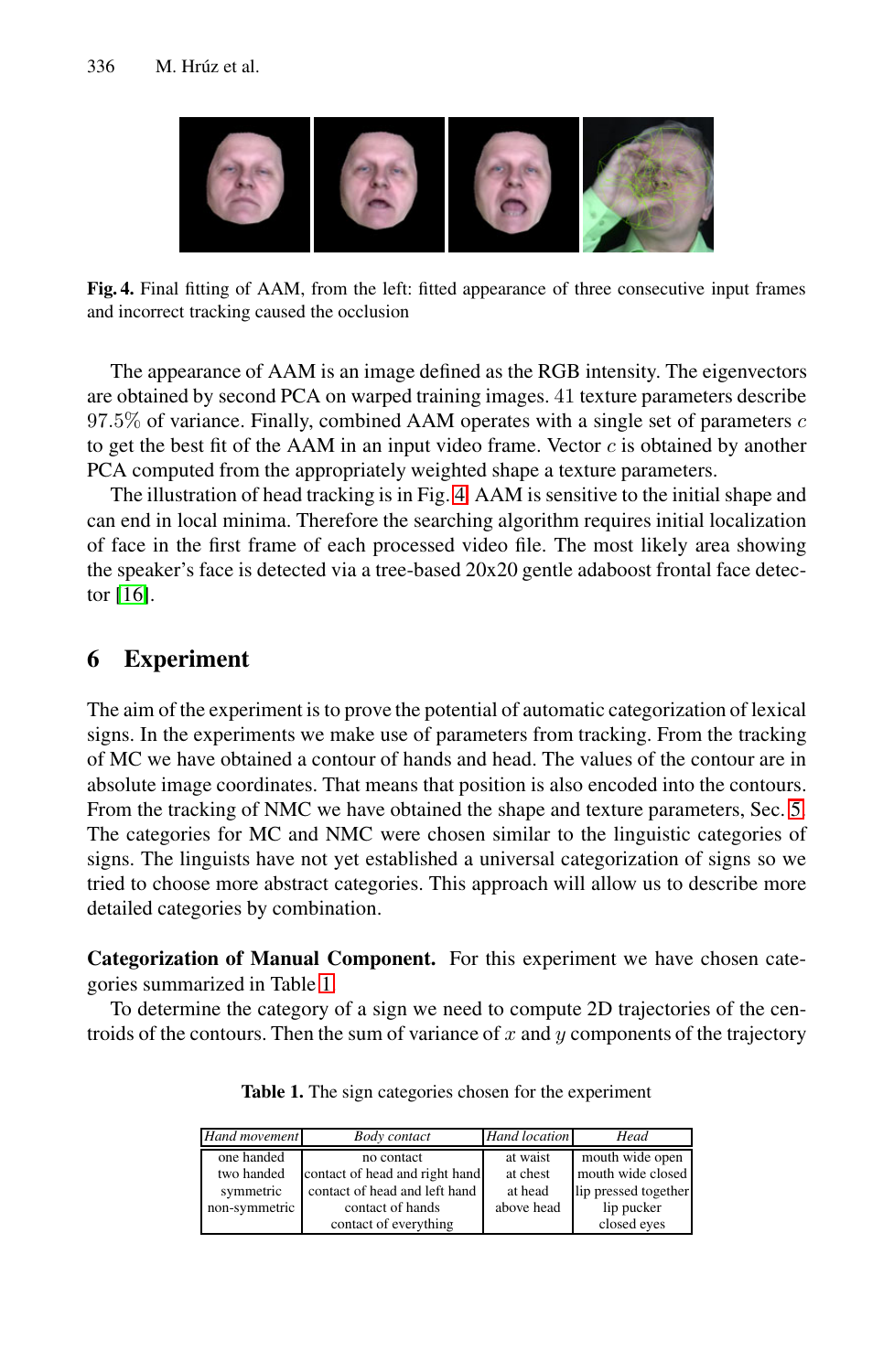determines whether the sign is one handed or two handed. If the variance is sufficient enough it means the hand has moved. To determine the symmetry of the trajectory we compute the sum of absolute values of Pearsons correlation coefficients for  $x$  and  $y$ positions of both hands. If the trajectories are correlated enough (better than 0.89 each dimension) we claim the sign trajectories are symmetric. The absolute value of the correlation coefficient reflexes the anti-symmetry that occurs in symmetric signs. The location of hand symbolizes what space relative to the location of the head has the hand occupied the most. We compute a histogram of relative  $y$  positions of hands consisting of 5 bins. The bins are chosen so that they correlate with the categories. Then the category connected to the most occupied bin is chosen. This approach can fail if the sign duration is relatively small to the video duration. That is why we consider only the segment of the video where the hands are moving and are out of starting position. The last category is body segment contact. For now we can only tell whether the objects occlude each other relative to the camera or touch each other. This is a necessary condition for the body parts contact, but not sufficient. Further experiments are needed. This condition is met when two trackers report the same object as the tracked one. This can be recognized easily since both (or all three) body parts will be represented by the same contour.

**Categorization of Non-manual Component.** In this experiment, we focus on shape information. The information includes the position of face in an image extracted from positional parameters and geometric information extracted from the shape model.

We consider categories of NMC uniquely described by a predetermined subset of all parameters. Few of the categories are mentioned in Table [1.](#page-5-1) The parameters  $X$  describing one category tend to cluster around their single mean value. We considers a simple Gaussian model as the univariate normal distribution  $X \sim \mathcal{N}(\mu, \sigma^2)$ .

<span id="page-6-0"></span>The minimum variance unbiased estimator provides us with the sample mean  $(\hat{\mu})$  and variance  $(\hat{\sigma})$  for randomly selected signs that are manually labeled to the categories. We consider the likelihood of parameterized frame and the category  $\mathcal C$  as:

$$
L(\mathbf{x}, C) \approx \prod_{i \in C} f_C(x_i | \hat{\mu}, \hat{\sigma}^2).
$$
 (3)

The algorithm determines [\(3\)](#page-6-0) for all categories and all frames of the video file. The likelihood of the category  $\mathcal C$  given the sign  $\mathcal S$  (the video file) can be derived from the maxima over all frames:

$$
L(\mathcal{C}|\mathcal{S}) = \max_{\forall \mathbf{x}} L(\mathbf{x}, \mathcal{C})
$$
 (4)

The positional parameters describe the  $x, y$  translations and rotation in the optical axis independently. However, the contribution of parameters of the shape model into the particular categories in consequence of the used PCA is not evident. Albeit, for example, the first shape parameter describes the opening of the mouth very well , see Fig. [3,](#page-4-1) however the remaining shape parameters incorporate the partial opening of the mouth as well.

For robust fit of [\(3\)](#page-6-0), we use the shape parameters only for back projection to the shape  $s$  [\(2\)](#page-4-3). Normalization of the training set of AAM ensures that  $s$  is always horizontally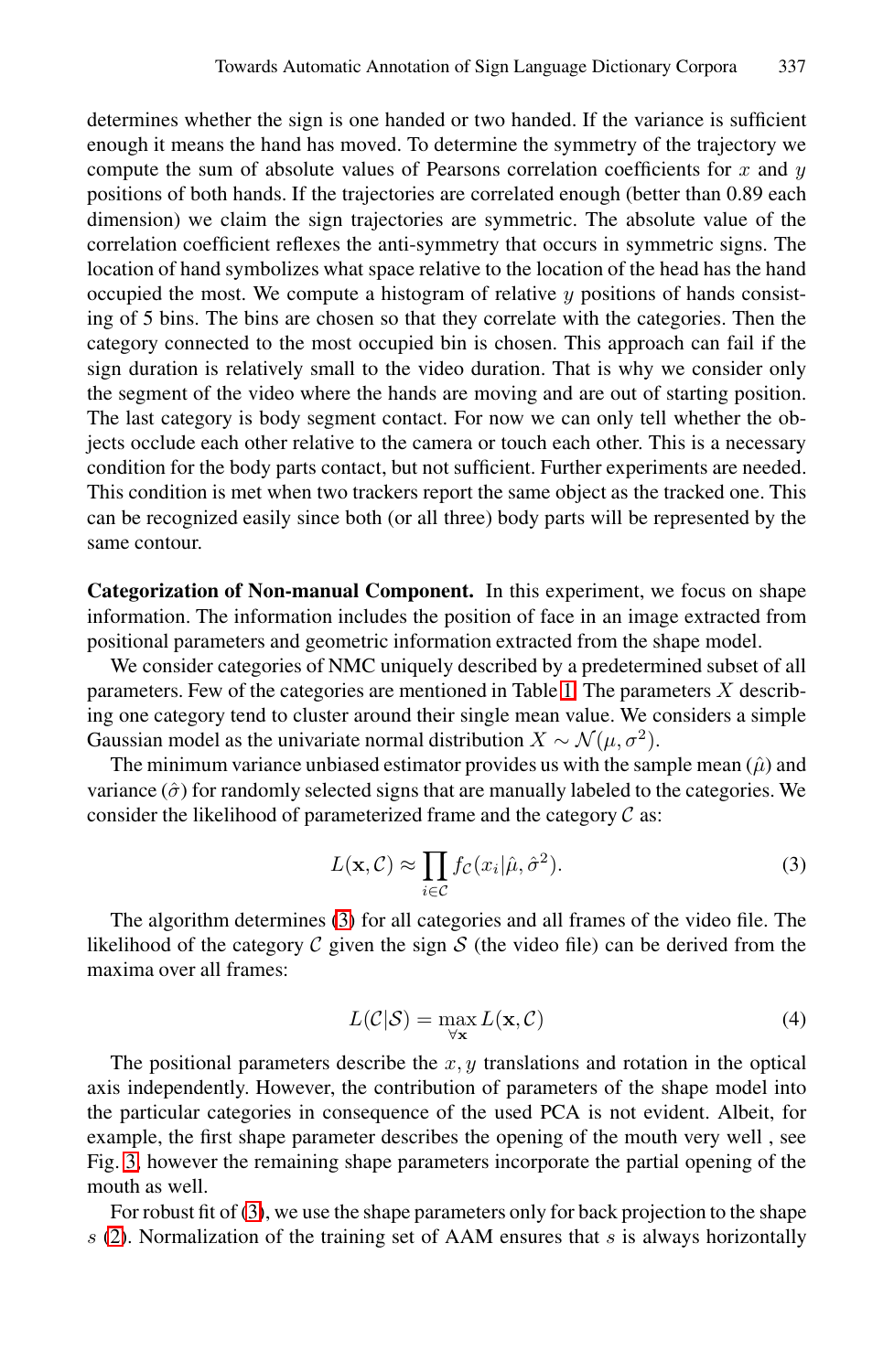aligned. This condition enables a definition of a new set of derived parameters: height, width of lips, closed eyes and raised eyebrows. A category "small lip rounding", for example, incorporates two derived parameters related to width and height of the lip.

## **7 Conclusion**

The MC tracking algorithm has a 94.45% success rate. This rate was computed against manually annotated video files. A sign was tracked successfully if in every frame the configuration was determined according to the annotation.

The proposed face tracking algorithm fails if the hands occlude significant parts of the face (eyes, nose or mouth), see Fig. [4](#page-5-0) on right. The tracking was successful approximately in 95% of signs.

In general, an automatic categorization provides additional information about lexical signs and extends the potential of searching. In the experiment, we consider only a subset of sign categories that can be automatically derived from the features from tracking. These categories can be expressed in a writing form as well, for example by the symbolic notations HNS and SW [\[17\]](#page-8-10). The user of the on-line dictionary can search for signs using one of the notation systems and form new search request entering relevant symbols. For every sign we are able to determine the confidence factor for every defined category.

Tracking results provide additional information about the sign. However, for example, repetitive movements of head or hand shape categorization require more complex models. Other categories such as nose folding, forehead wrinkles, cheeks inflate, presence of tongue and teeth require further research in particular with the texture parameters.

### **References**

- <span id="page-7-0"></span>1. Aran, O., Burger, T., Caplier, A., Akarun, L.: Sequential belief-based fusion of manual and non-manual information for recognizing isolated signs. In: Sales Dias, M., Gibet, S., Wanderley, M.M., Bastos, R. (eds.) GW 2007. LNCS (LNAI), vol. 5085, pp. 134–144. Springer, Heidelberg (2009)
- <span id="page-7-1"></span>2. Trmal, J., Hrúz, M., Zelinka, J., Campr, P., Müller, L.: Feature space transforms for czech sign-language recognition. In: Interspeech 2008, pp. 2036–2039 (2008)
- <span id="page-7-2"></span>3. Krňoul, Z., Kanis, J., Železný, M., Müller, L.: Czech text-to-sign speech synthesizer. In: Popescu-Belis, A., Renals, S., Bourlard, H. (eds.) MLMI 2007. LNCS, vol. 4892, pp. 180–191. Springer, Heidelberg (2008)
- <span id="page-7-3"></span>4. Ong, S., Ranganath, S.: Automatic sign language analysis: A survey and the future beyond lexical meaning, pp. 873–891 (2005)
- <span id="page-7-4"></span>5. Zieren, J., Canzler, U., Bauer, B., Kraiss, K.: Sign Language Recognition, Advanced Man-Machine Interaction - Fundamentals and Implementation, pp. 95–139 (2006)
- <span id="page-7-5"></span>6. Hrúz, M., Campr, P., Železný, M.: Semi-automatic annotation of sign language corpora (2008)
- <span id="page-7-6"></span>7. Wang, Q., Zhang, W., Tang, X., Shum, H.Y.: Real-time bayesian 3-d pose tracking. IEEE Transactions on Circuits and Systems for Video Technology 16(12), 1533–1541 (2006)